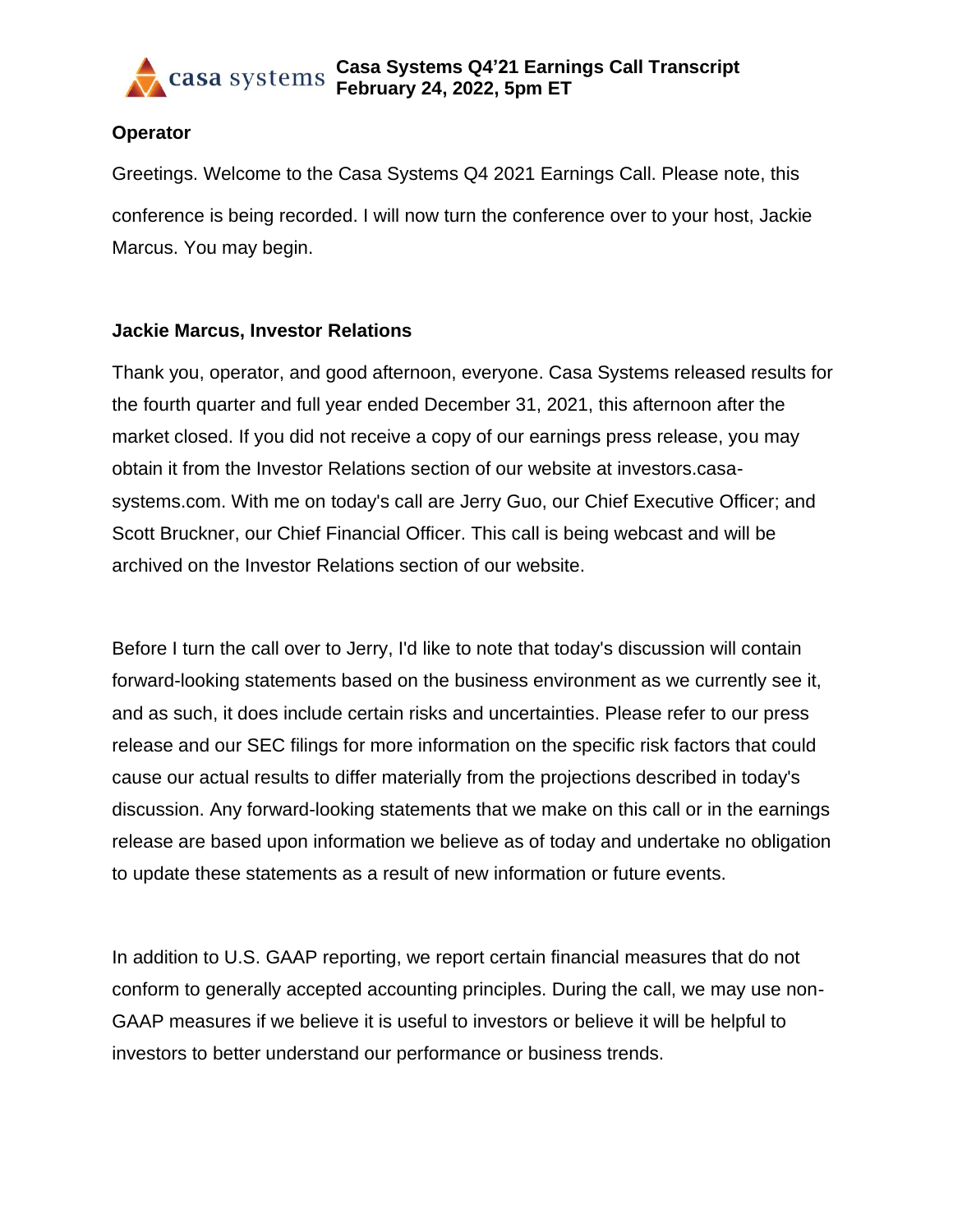And with that, I'd like to turn the call over to Jerry. Jerry?

### **Jerry Guo, Chief Executive Officer of Casa Systems**

Good afternoon, everyone. Thank you for joining us today to discuss our fourth quarter and fiscal year 2021 results.

As I noted on our last earnings call, our full year results will likely be impacted by global supply chain issues. Despite this, I'm happy to report that 2021 was another growth year for our company. Our full year revenue came in above the midpoint of our updated guidance range. I'm also extremely pleased with the material advances we made in our wireless business during the fourth quarter and the full year. Wireless is now the largest source of our revenue on an absolute and relative basis.

Before diving into our results, I want to update you on ongoing supply chain situation. As I noted on our last earnings call, we saw approximately \$11 million of impact from supply chain issues in the third quarter of last year. And we noted that we'll likely see continued impact in Q4. Including the fourth quarter, the net impact of supply chain delays for the full year was approximately \$29 million. What's important to note is that absent this impact, our full year revenue would have been in line with our initial guidance. We do expect to see the \$29 million impact recognized as revenue in the current fiscal year.

However, I want to caution that there very likely will be additional supply chain delays affecting our hardware products in 2022. While this is reflected in the full year guidance that Scott will give you, I will continue to update you on where we stand on supply chain as the year progresses.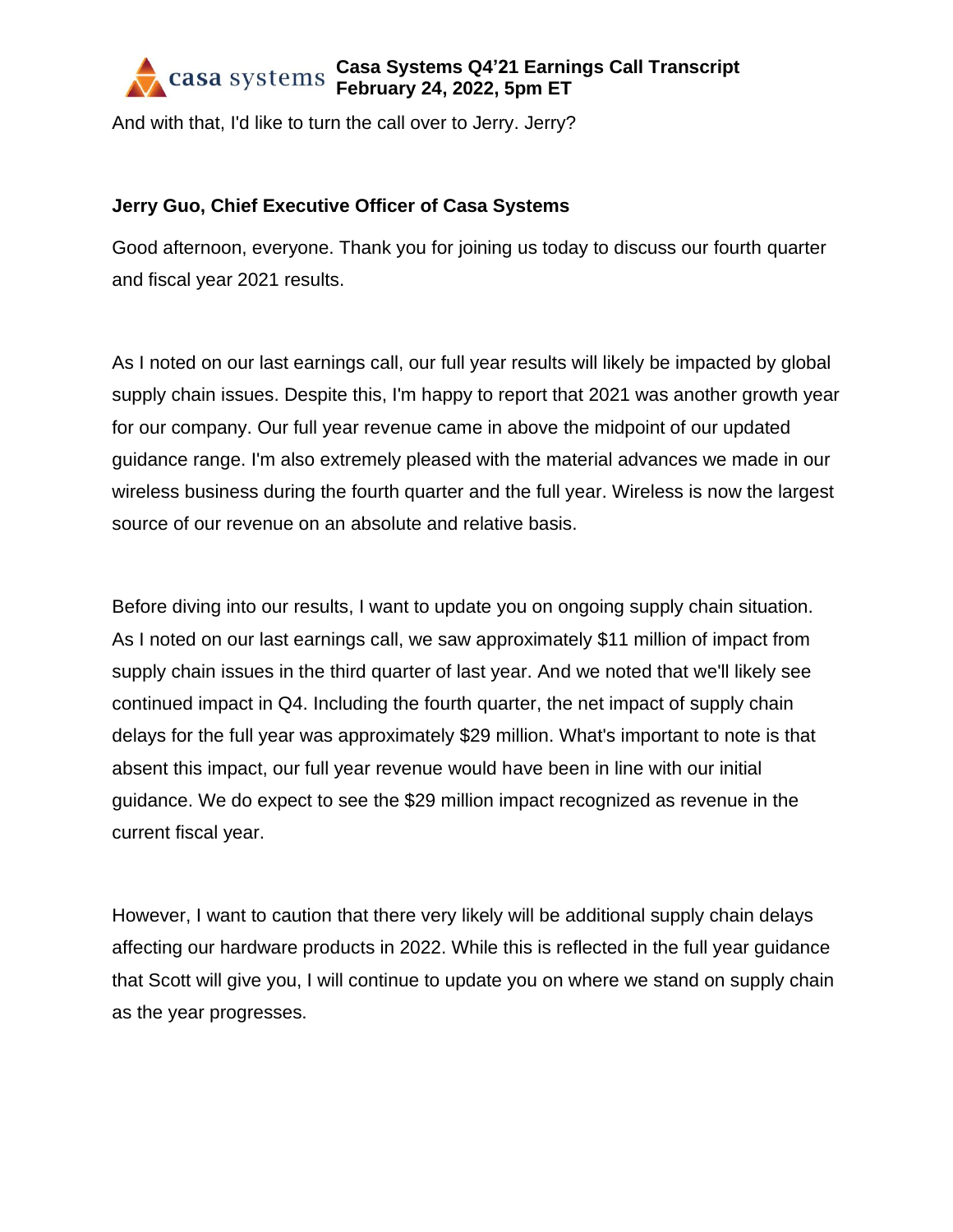Okay. Now turning to our product lines and starting with the wireless. As I mentioned, we saw extremely strong performance in our wireless business this year. We made a commitment to grow our wireless business, and we delivered with \$56.3 million of wireless revenue in Q4 and \$175.8 million in fiscal year 2021. With these results, wireless became not only the largest source of revenue for the company, contributing 53.5% in the fourth quarter and 43.8% in fiscal 2021, but also our most critical growth driver, increasing on a year-over-year basis by 11.7% in Q4 and by 48.2% for fiscal 2021. Additionally, we grew our wireless customers in the fourth quarter to 47. That's up from 28 at the end of 2020. We achieved these results despite the supply chain issues that we faced in the second half of the year that caused us to push out shipments of certain of our wireless hardware products into 2022.

Turning to cable. We continue to make progress with our next-gen products. As an example, we announced last week that Rogers has selected Casa to power its next generation of broadband services with our virtual CCAP core and distributed access architecture node solutions. We are extremely excited to be partnering with Rogers on this important network upgrade.

However, even with these advances, our fourth quarter and full year cable revenue were impacted by chip shortages, which led to delayed shipments of some new cable products, including Remote PHY and BDM 2 products. Currently, we are seeing supply chain shortages related to our cable products of up to 12 months. So, we do not expect to see growth in our cable revenue during 2022.

Our fixed telco products were similarly impacted by supply chain, which led to a decline in year-over-year revenue for the fourth quarter and full year. However, we did see continued advances with our virtual BNG router software product with 5 new purchase orders. As a result, I feel much better about what we can achieve this year with our fixed telco software products.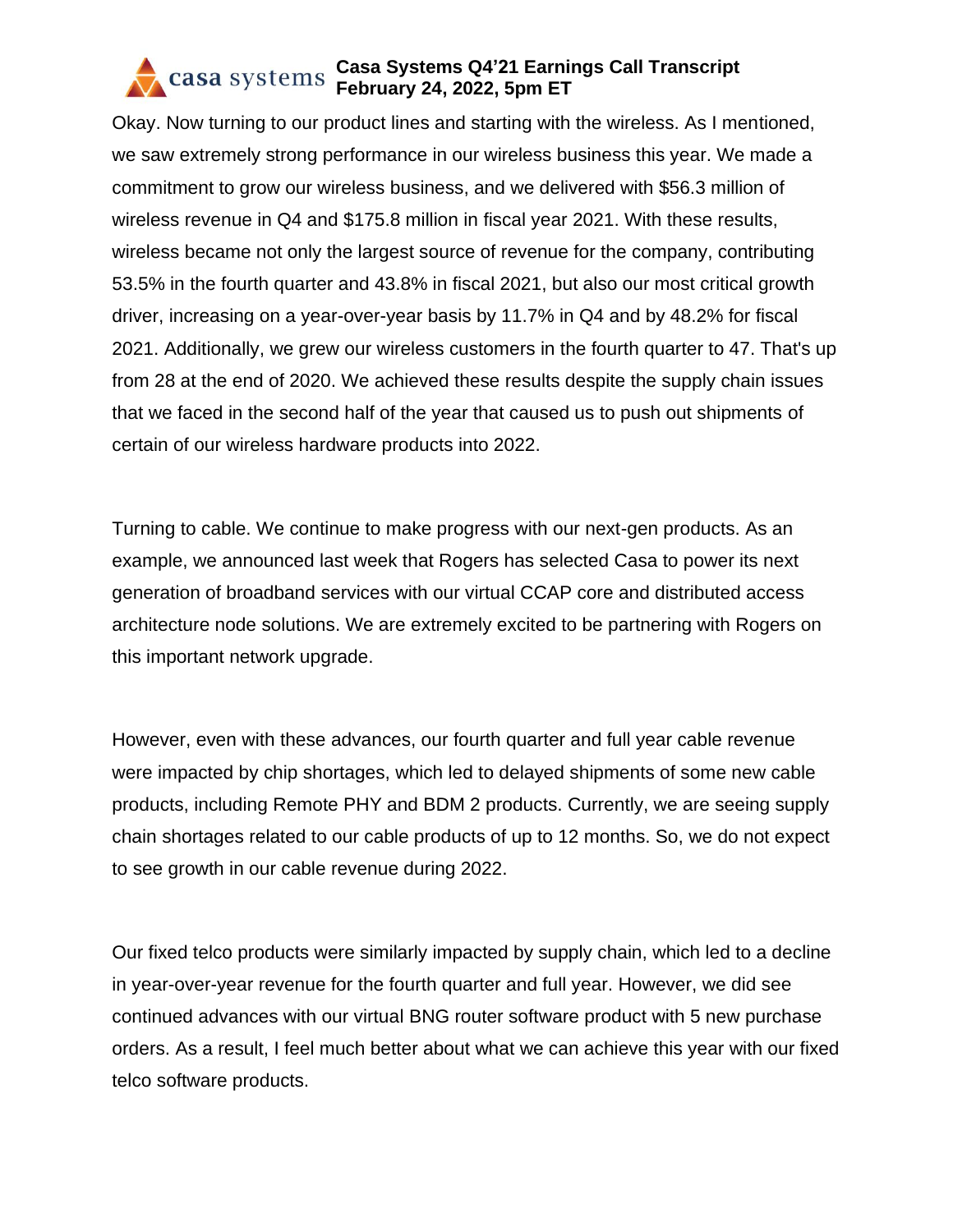Before turning the call over to Scott, I want to say a few words about our outlook for the current fiscal year. As we noted during our Investor Day meeting, 2022 will be a significant transition year for Casa. What this means is that our focus going forward is on 2 things: growing our cloud software revenue and scaling back our lower-margin hardware products. Coupled with continuing supply chain issues, this may mean lower hardware revenue during our transition year, but it will mean significantly higher margins and greatly improved profitability for our company beginning this fiscal year.

The benefits of this strategic pivot are already evident in the success we are seeing with our wireless and fixed telco software products. Scott will provide details on 2022 guidance in just a moment.

As many of you know, Scott will be leaving Casa before our next earnings call. I regret to see him leave, but I'm very grateful to him for the contributions he has made to our business during his more than 4 years at Casa Systems. I want to thank Scott for his hard work and for his commitment to assist us during the transition to his successor. I speak for the entire Casa team in wishing him the best in his future endeavors. We have already initiated a search for his replacement. We'll keep you posted as the search progresses.

With that said, I'd like to turn the call over to Scott. Scott?

### **Scott Bruckner, Chief Financial Officer**

Thank you, Jerry, and good afternoon, everyone. As Jerry mentioned, even though we faced supply chain headwinds and component shortages in the fourth quarter and full year, we were still able to deliver another year of profitable growth and with strong free cash flow.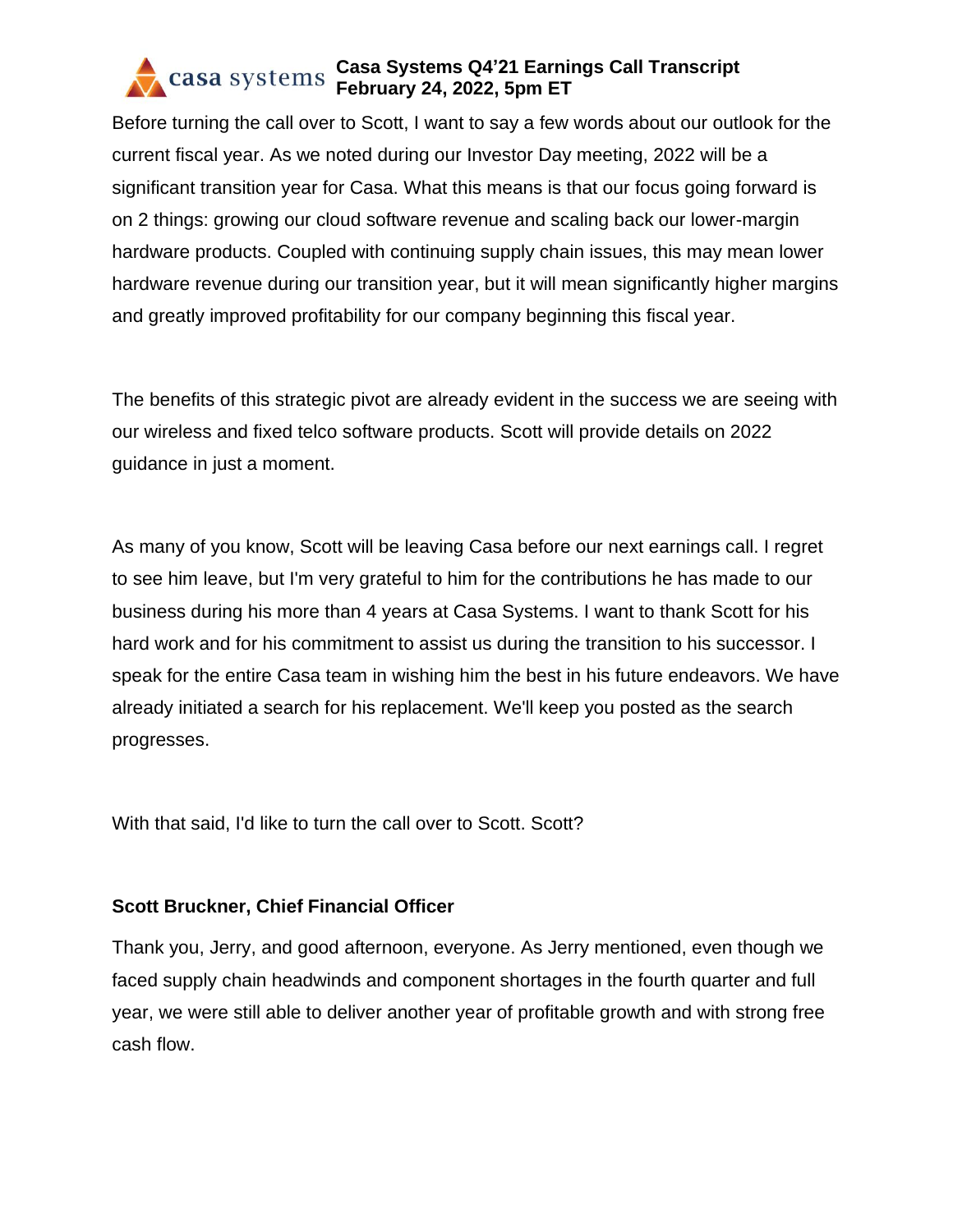Okay. So turning to our 2021 results and starting with revenue. For the full year, revenue came in at \$401.3 million. That's up 2.1% compared to 2020 and is in the upper end of our revised guidance range. For the fourth quarter, revenue was \$105.1 million. And while that's down 12.8% year-over-year, the negative growth is due exclusively to pushouts from component shortages and resulting shipping delays.

To put this in perspective, as you just heard from Jerry, we saw a \$29 million impact to our full year revenue from supply chain delays across all of our hardware products. And if it weren't for these delays, we would have seen year-over-year growth in the fourth quarter, and our full year revenue would have been in line with our initial guidance.

All right. Looking at our revenue across our product lines, let me start with wireless.

• Full year wireless was \$175.8 million. That's up 48.2% year-over-year and it accounted for 43.8% of total revenue. Wireless revenue in the fourth quarter was \$56.3 million, and that's up 11.7% year-over-year and accounted for 53.5% of total revenue. So, as you can see, we had an exceptionally strong fourth quarter and full year with our wireless products. And these results are net of pushouts from shipment delays due to component shortages.

Now Jerry did highlight the progress that we made during 2021 in our next-gen cable and fixed telco products. But he also noted the significant impact that supply chain had on our revenues in these product areas.

• Fixed telco revenue for the full year was \$71.1 million, and this represents a decline of 28.1% from the prior year. For the fourth quarter, fixed telco revenue came in at \$16.4 million and that's a 25.9% decline from Q4 2020. In cable, full year revenue was \$154.5 million. That's down 12.1% from the prior year.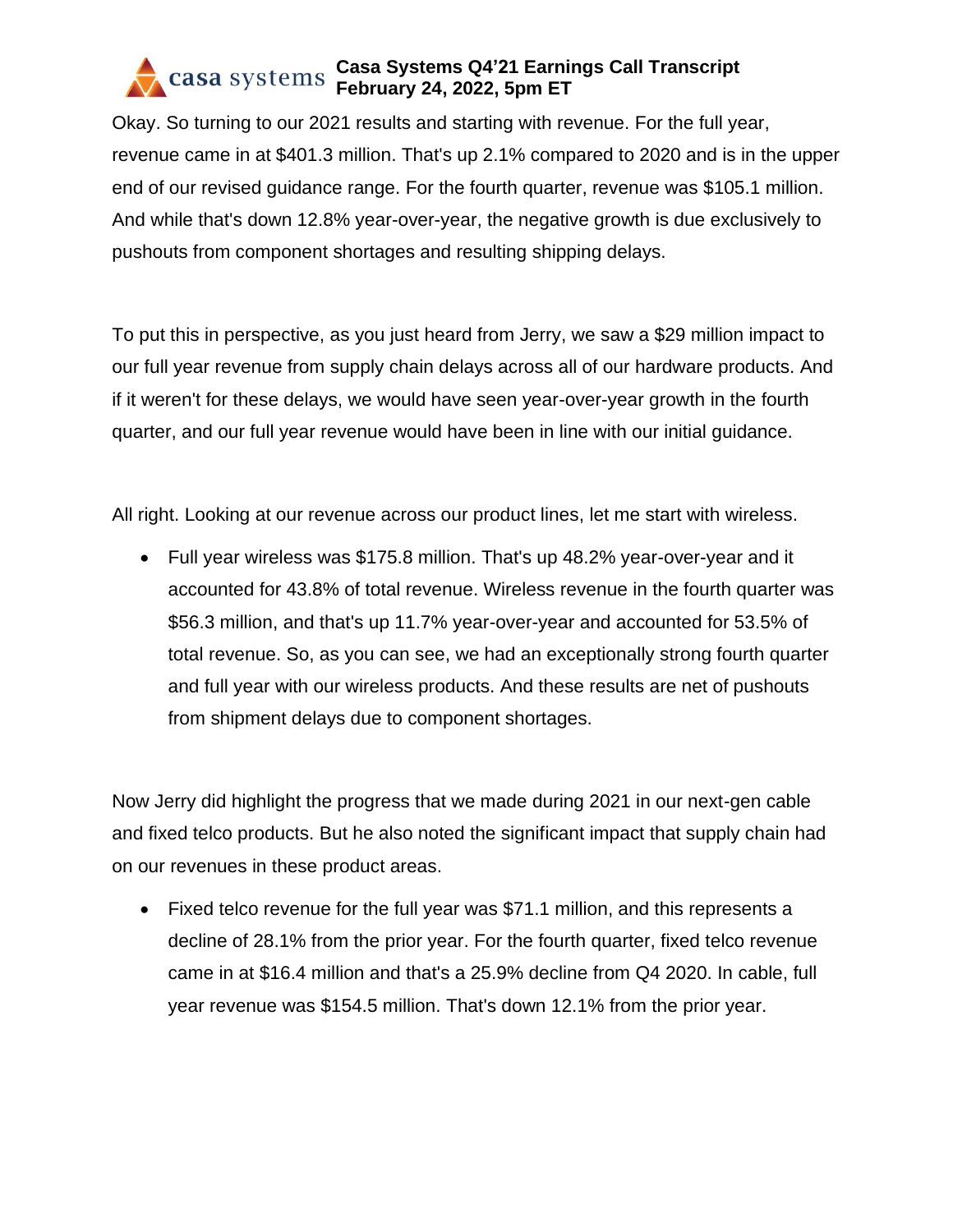• And for the fourth quarter, cable revenue was \$32.5 million, and that's down 32.5% from Q4 2020. Now once again, the decline in revenue in both of these product areas is due primarily to supply chain delays.

Moving down the income statement. Q4 GAAP gross profit was \$46 million, with GAAP gross margin coming in at 43.8%. Looking at the full year, GAAP gross profit was \$188.2 million with a gross margin of 46.9%. And I do want to note that our gross margins were affected by a \$2 million E&O inventory reserve increase that we took in the fourth quarter, and that was related to a discontinued product line. So, if we adjust for this, our GAAP gross margin for the fourth quarter and the full year would have been closer to 46% and 47%, respectively.

All right. Looking at our operating expenses. GAAP OpEx for the quarter came in at \$42 million. That's down 6.6% from the fourth quarter of 2020. And full year GAAP OpEx was \$169.9 million, and that's down 3.7% compared to full year 2020. GAAP operating income for the quarter was \$4 million, while GAAP operating income for the year was \$18.3 million. Non-GAAP operating income was \$9 million for the quarter and \$38.8 million for the year.

Adjusted EBITDA for the quarter was \$11.3 million, and for the full year, it was \$48.8 million. And we generated fully diluted GAAP EPS of \$0.02 in the fourth quarter and \$0.04 for the full year. And if we look at EPS on a non-GAAP basis, Q4 fully diluted EPS was \$0.07, while fiscal 2021 EPS was \$0.14.

Okay. Turning to our balance sheet. Once again, we ended the year in a strong liquidity position with year-over-year working capital growth of 5% and a cash balance of approximately \$158 million, and that includes about \$3.1 million of restricted cash. And we did use \$8.8 million of our cash for share buybacks in the fourth quarter, and we used some of our cash for spot inventory purchases. And if we adjust for these, our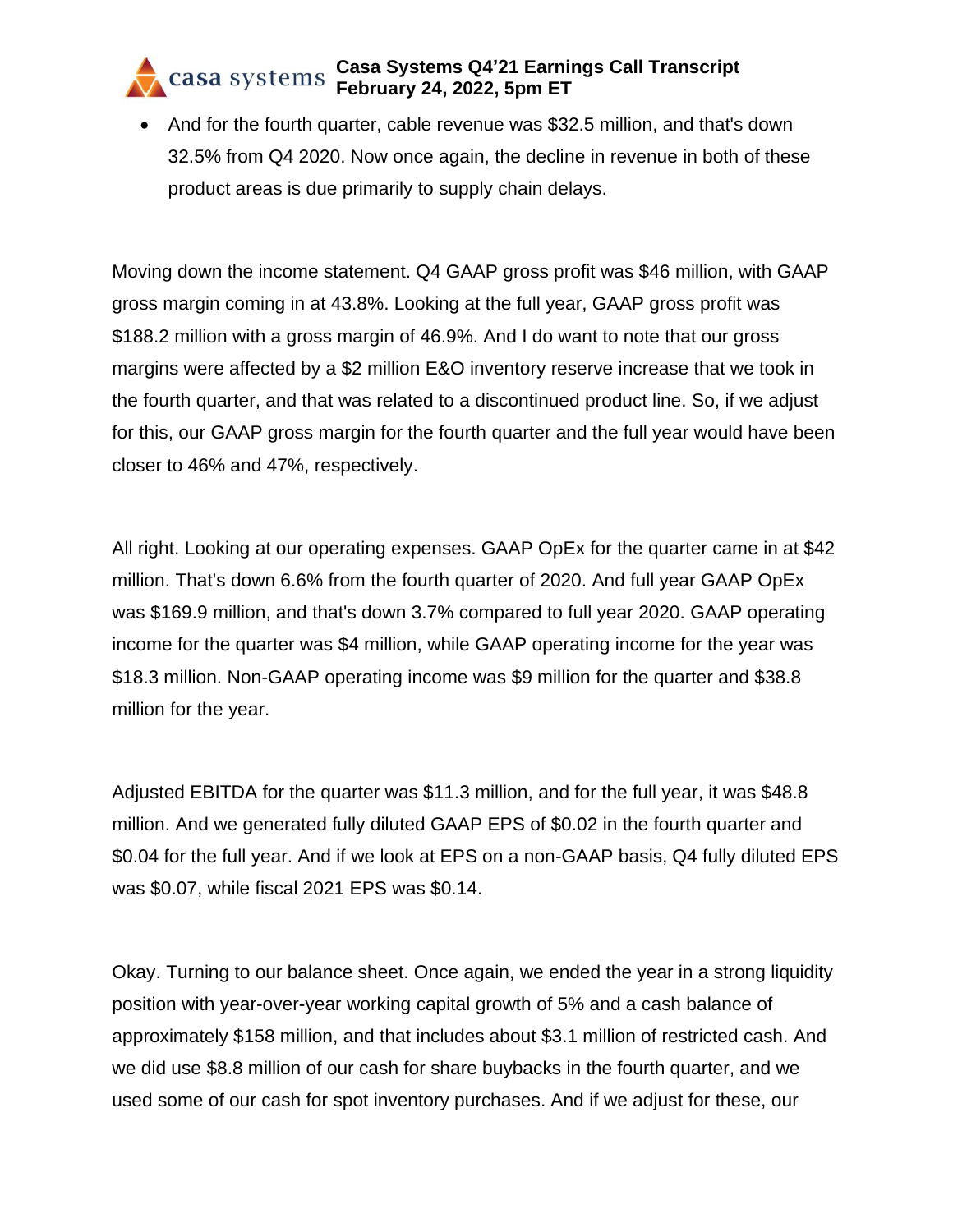year-end cash balance would have been in line with our forecasted year-end cash balance of \$170 million to \$180 million.

At the end of the quarter, our gross debt was \$278.2 million, that's down from \$285.5 million in the third quarter.

Okay. Before moving on to Q&A, I would like to comment on our guidance for fiscal 2022. As Jerry noted, our outlook for 2022 takes into consideration 2 key factors:

- First, we expect a material increase in software revenue during the year in both absolute and revenue terms. And this will have a favorable impact on our expected margins.
- Second, we do continue to expect to see shipment delays due to supply chain issues and component shortages. And our revenue guidance takes this into account with the upper end of the range reflecting some mitigation and recovery from supply chain issues, while the lower and midpoints of the range reflect continued shipment delays. Also because of the uncertain supply chain situation, you'll see that our guidance range is wider than usual.
- And then finally, given the timing of certain contracts and shipment schedules, we do expect revenue in the first quarter to be lighter than usual.

Okay. With that said, let me outline our expectations for 3 key performance metrics in fiscal year 2022.

- First, revenue of \$380 million to \$430 million.
- Second, software as a percent of total revenue in a range of 25% to 30%, this is an increase over what we've estimated on an unaudited basis to be around 19% of total revenue in 2021. And as a reminder, we're targeting a minimum of 50% of total revenue to be from software by 2025.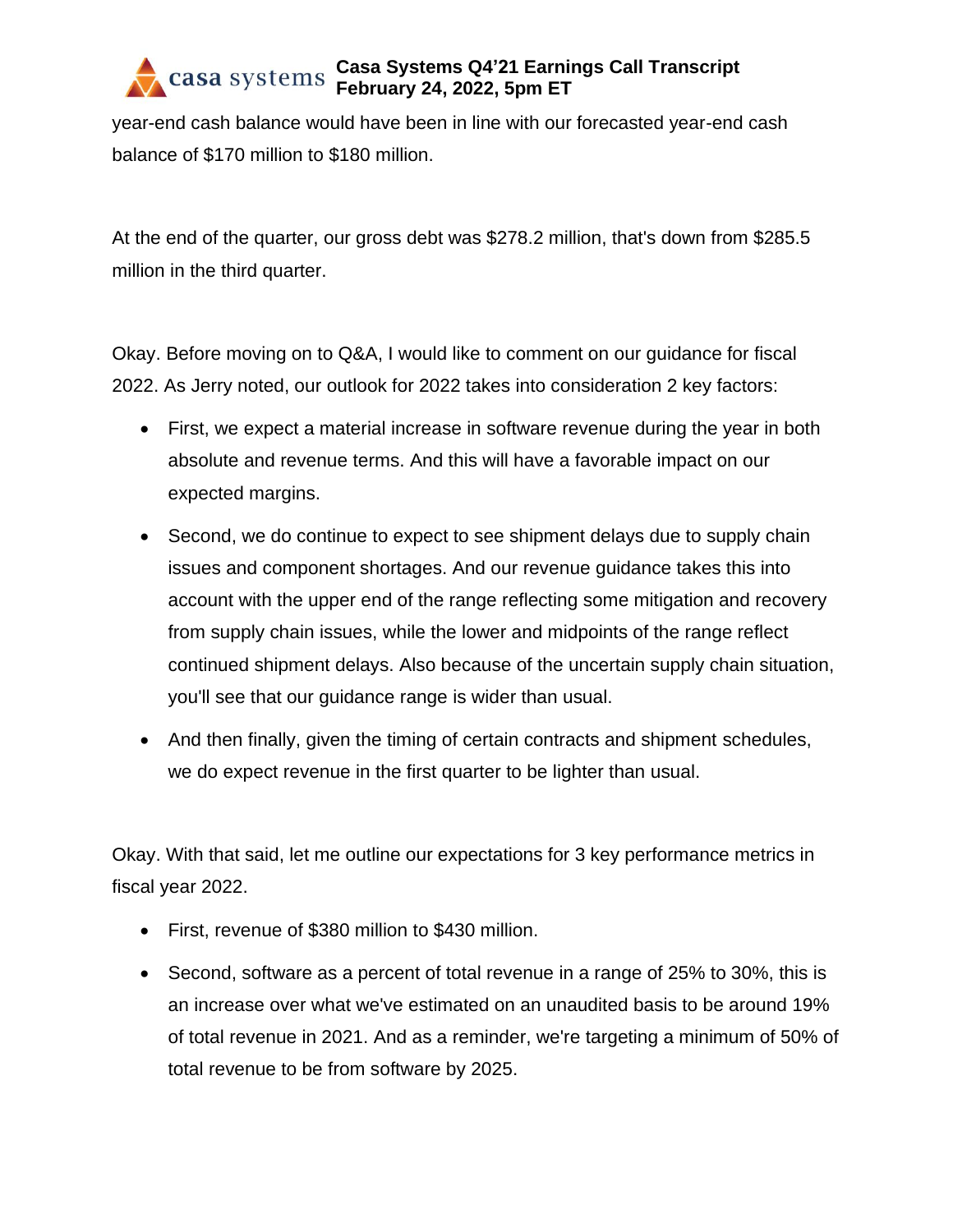• And third, adjusted EBITDA of \$58 million to \$78 million. And regarding other financial metrics for 2022, we expect GAAP operating income of \$28 million to \$48 million and GAAP EPS of \$0.10 to \$0.28.

Now there's one other thing that I want to note on our 2022 outlook. Our EPS guidance does not take into consideration a provision in the 2017 Tax Cuts and Jobs Act that will require us to capitalize and amortize R&D expenses over 5 years for research activities. If this provision is maintained, and there are many who believe it won't be, then it would materially increase our U.S. income tax liability for the year and reduce our forecasted EPS range.

Okay. With that said, I would like to leave you with the following. This will be my last earnings call as CFO of Casa. And I want to thank Jerry and the entire team for what have been an amazing 4.5 years at the company. Sincerely, I could not be prouder of what we've accomplished. And I'm confident that the road ahead for Casa will be filled with great success.

So with that, let me turn the call back over to the operator for Q&A. Operator?

### **Operator**

And our first question comes -- so far, there are no questions at the moment.

And we have reached the end of the question-and-answer session due to no questions. And I'll turn the call back over to Jerry Guo for closing remarks.

### **Jerry Guo, Chief Executive Officer of Casa Systems**